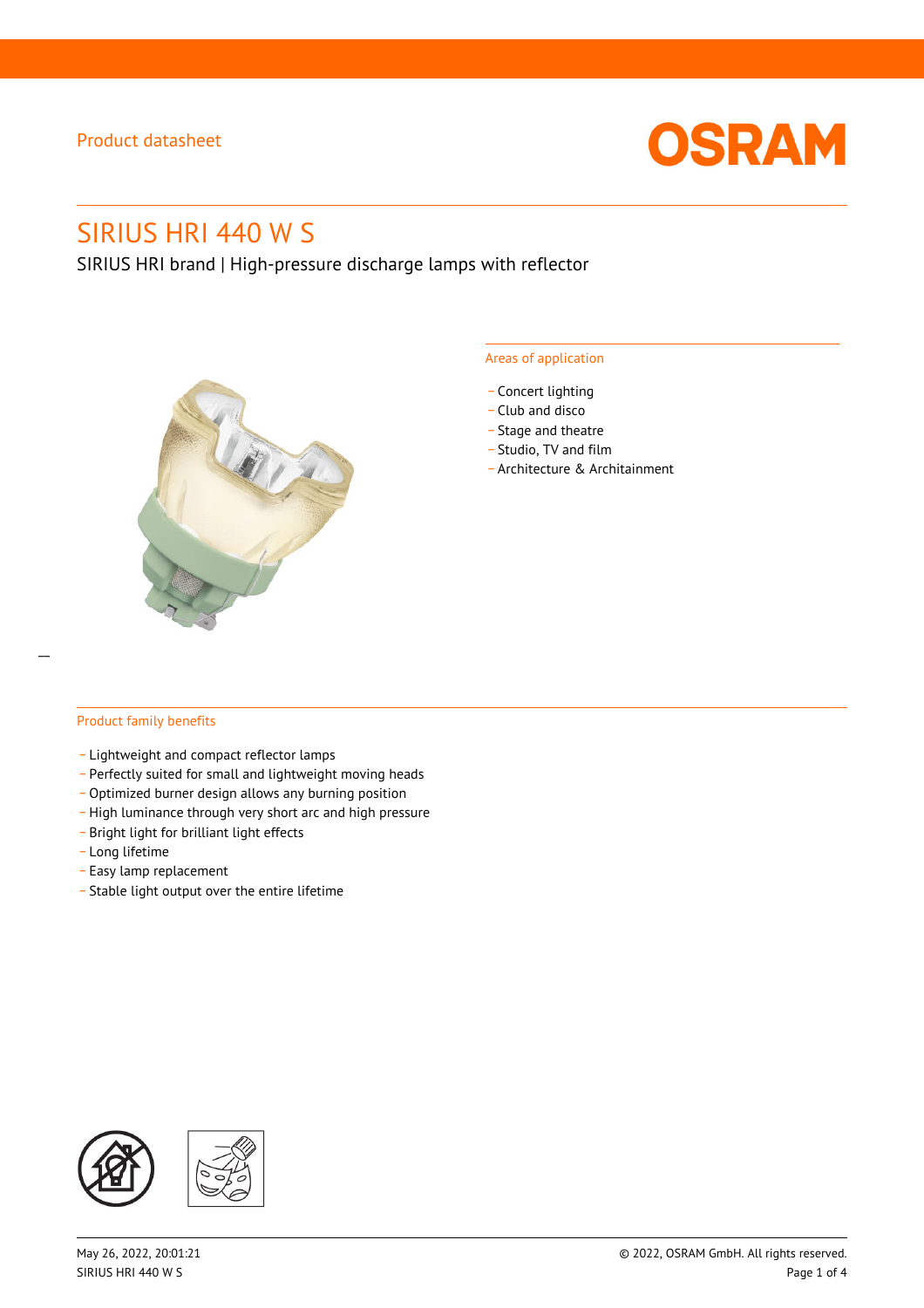#### Technical data

#### **Electrical data**

| Nominal wattage        | 440.00 W |
|------------------------|----------|
| <b>Nominal current</b> | 4.4A     |
| Nominal voltage        | 75.0 V   |

#### **Photometrical data**

| <b>Nominal luminous flux</b> | 22800 lm |
|------------------------------|----------|
| Color temperature            | 7000 K   |
| Color rendering index Ra     | 80       |

### **Dimensions & weight**

 $\overline{a}$ 



| <b>Diameter</b>                                                       | 11.8 mm          |  |  |  |
|-----------------------------------------------------------------------|------------------|--|--|--|
| Length                                                                | 71.0 mm          |  |  |  |
| Arc length                                                            | $1.3 \text{ mm}$ |  |  |  |
| Lifespan                                                              |                  |  |  |  |
| Lifespan                                                              | 1500 h           |  |  |  |
| <b>Capabilities</b>                                                   |                  |  |  |  |
| <b>Burning position</b>                                               | Any              |  |  |  |
| <b>Certificates &amp; standards</b>                                   |                  |  |  |  |
| EEI - Energy Label                                                    | A                |  |  |  |
| <b>Environmental information</b>                                      |                  |  |  |  |
| Information according Art. 33 of EU Regulation (EC) 1907/2006 (REACh) |                  |  |  |  |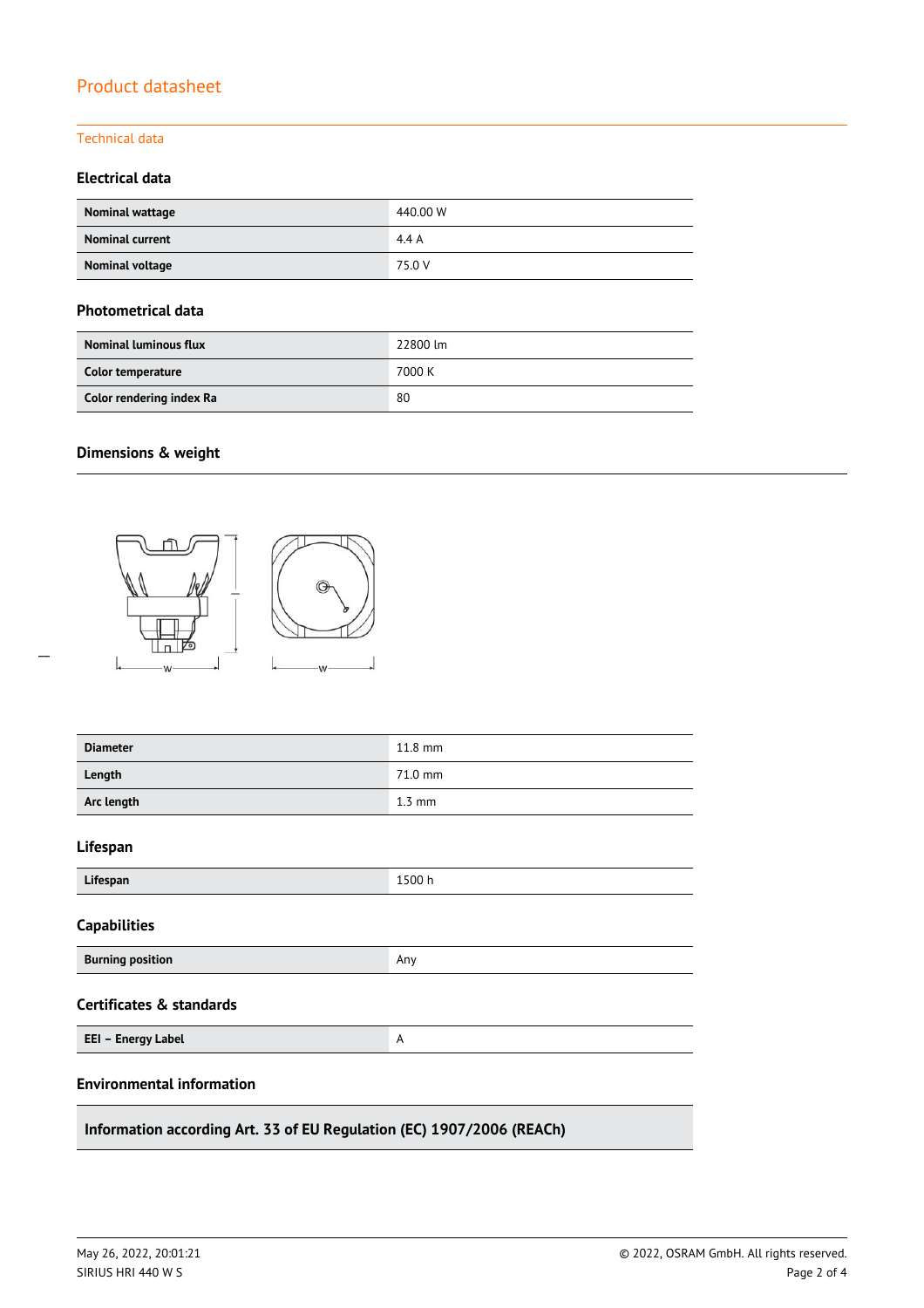| Date of Declaration               | 07-04-2022                         |  |
|-----------------------------------|------------------------------------|--|
| <b>Primary Article Identifier</b> | 4052899276543   4052899329140      |  |
| Candidate List Substance 1        | No declarable substances contained |  |
| Declaration No. in SCIP database  | In work                            |  |